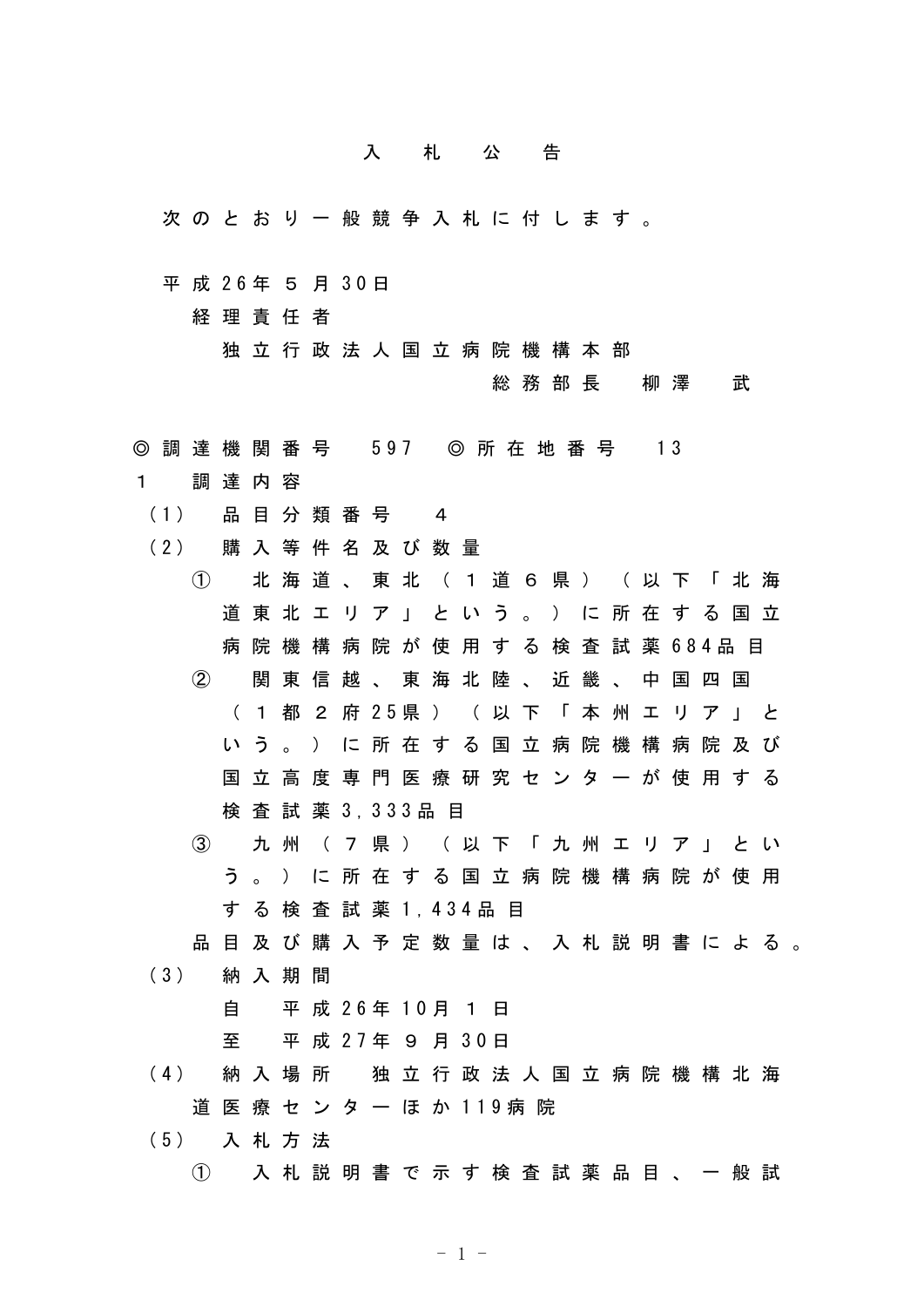薬 を 区 分 ご と に 取 り ま と め た も の 又 は 迅 速 診 断 キ ッ ト を 区 分 ご と に 取 り ま と め た も の ( 以 下 「 迅 速 診 断 キ ッ ト 群 」 と い う ) を 入 札 エ リ ア ご と に そ れ ぞ れ 入 札 に 付 す る も の と す る 。

- ② 入 札 金 額 に つ い て は 、 納 入 に 要 す る 一 切 の 費 用 を 織 り 込 ん だ 上 で 各 品 目 の 単 価 を 記 載 す る こ と 。
- ③ 落 札 者 の 決 定 に つ い て は 、 ② の 単 価 に 当 該 金 額 の 8 パ ー セ ン ト に 相 当 す る 額 を 加 算 し た 金 額 ( 検 査 試 薬 品 目 群 に つ い て は 、 ② の 単 価 に 当 該 金 額 の 8 パ ー セ ン ト に 相 当 す る 額 を 加 算 し た 金 額 に 当 機 構 が 提 示 す る 品 目 ご と の 予 定 数 量 を 乗 じ て 算 出 し た 額 の 検 査 試 薬 品 目 群 ご と の 総 価 ( 当 該 金 額 に 1 円 未 満 の 端 数 が あ る と き は 、 そ の 端 数 金 額 を 切 り 捨 て る も の と す る 。 ) ) を も っ て 評 価 す る の で 、 入 札 書 は 、 消 費 税 に 係 る 課 税 事 業 者 で あ る か 免 税 事 業 者 で あ る か を 問 わ ず 、 見 積 も っ た 契 約 金 額 の 1 0 8 分 の 1 0 0 に 相 当 す る 金 額 を 記 載 す る こ と 。
- ( 6 ) そ の 他 独 立 行 政 法 人 国 立 病 院 機 構 契 約 事 務 取 扱 細 則 ( 以 下 、 契 約 細 則 と い う 。 ) 第 2 2 条 の 規 定 に 基 づ き 単 価 契 約 と す る 。
- 2 競 争 参 加 資 格
	- ( 1 ) 契 約 細 則 第 5 条 の 規 定 に 該 当 し な い 者 で あ る こ と 。 な お 、 未 成 年 者 、 被 保 佐 人 又 は 被 補 助 人 で あ っ て も 、 契 約 締 結 の た め に 必 要 な 同 意 を 得 て い る も の は 、 同 条 中 、 特 別 の 理 由 が あ る 場 合 に 該 当 す る 。
	- ( 2 ) 契 約 細 則 第 6 条 の 規 定 に 該 当 し な い 者 で あ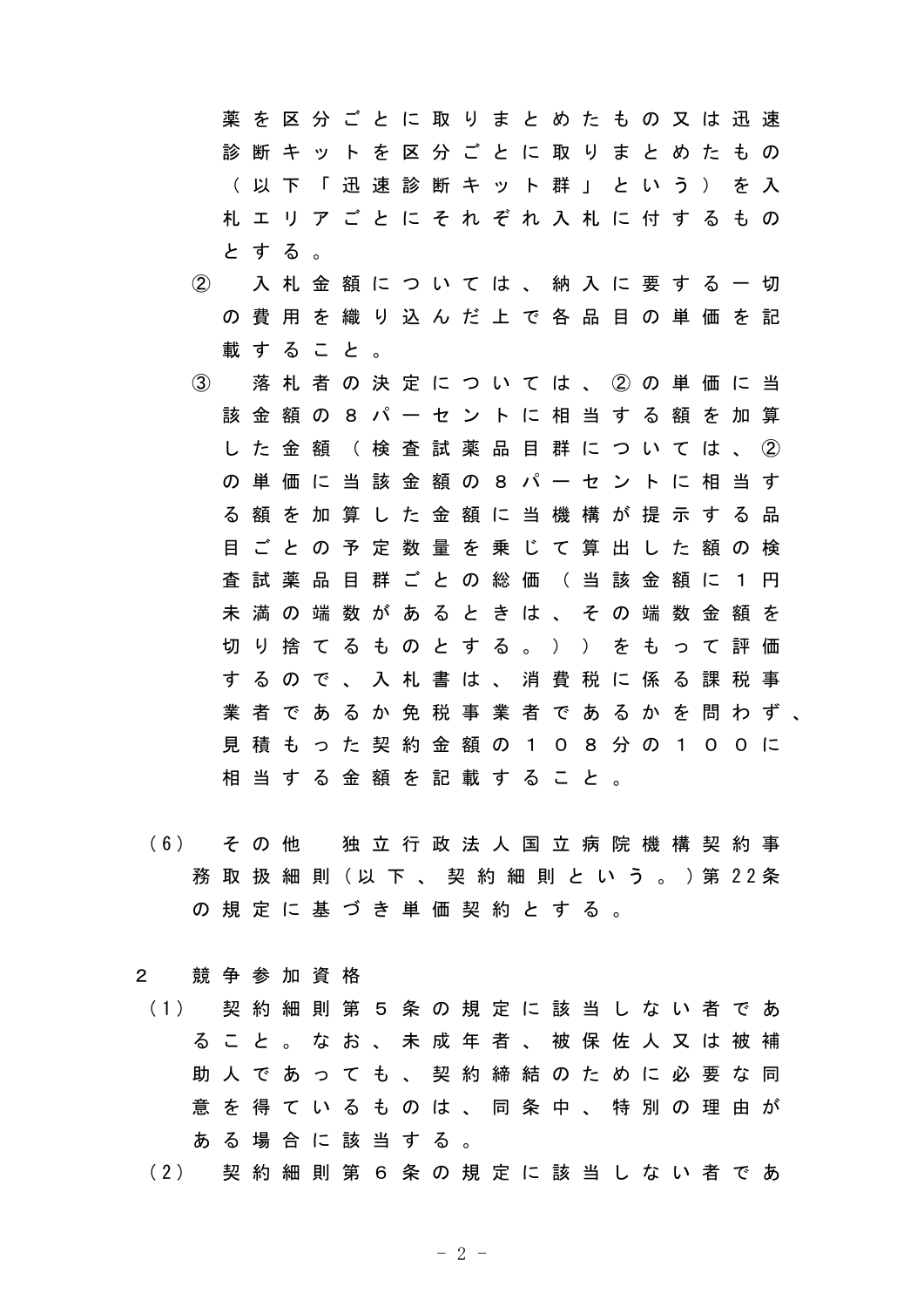る こ と 。

- ( 3 ) 厚 生 労 働 省 競 争 参 加 資 格 ( 全 省 庁 統 一 資 格 ) に お い て 「 物 品 の 販 売 」 の A 、 B 又 は C の 等 級 に 格 付 さ れ 、 北 海 道 東 北 エ リ ア に お い て は 北 海 道 、 東 北 地 域 の 競 争 参 加 資 格 を 有 す る 者 、 本 州 エ リ ア に お い て は 関 東 ・ 甲 信 越 、 東 海 ・ 北 陸 、 近 畿 、 中 国 、 四 国 地 域 の 競 争 参 加 資 格 を 有 す る 者 、 九 州 エ リ ア に お い て は 九 州 ・ 沖 縄 地 域 の 競 争 参 加 資 格 を 有 す る 者 で あ る こ と 。 た だ し 、 業 務 提 携 等 の 代 理 店 等 に よ る 対 応 で も 可 と す る 。
- ( 4 ) 薬 事 法 に 基 づ い て 医 薬 品 の 販 売 業 の 許 可 を 受 け て い る こ と を 証 明 し た 者 で あ る こ と 。 ( 5 ) 購 入 さ れ る 検 査 試 薬 を 経 理 責 任 者 が 指 定 す
- る 日 時 、 場 所 に 十 分 に 納 品 す る こ と が で き る こ と を 証 明 し た 者 で あ る こ と 。
- ( 6 ) 契 約 細 則 第 4 条 の 規 定 に 基 づ き 、 経 理 責 任 者 が 定 め る 資 格 を 有 す る 者 で あ る こ と 。

## 3 入 札 書 の 提 出 場 所 等

- ( 1 ) 入 札 書 の 提 出 場 所 、 契 約 条 項 を 示 す 場 所 、 入 札 説 明 書 の 交 付 場 所 及 び 問 い 合 わ せ 先  $\overline{7}$  152 - 8621
	- 東 京 都 目 黒 区 東 が 丘 2 丁 目 5 番 21号
	- (独立行政法人国立病院機構 東京医療セン タ ー 敷 地 内 )
	- 独 立 行 政 法 人 国 立 病 院 機 構 本 部 企 画 経 営 部 指 導 課 調 達 契 約 係

電話 0 3 - 5 7 1 2 - 5 0 6 8

( 2 ) 入 札 説 明 会 の 日 時 及 び 場 所 等 平 成 2 6 年 6 月 1 9 日 1 5 時 0 0 分 独 立 行 政 法 人 国 立 病 院 機 構 本 部 ( 1 F ) 会 議 室 1 2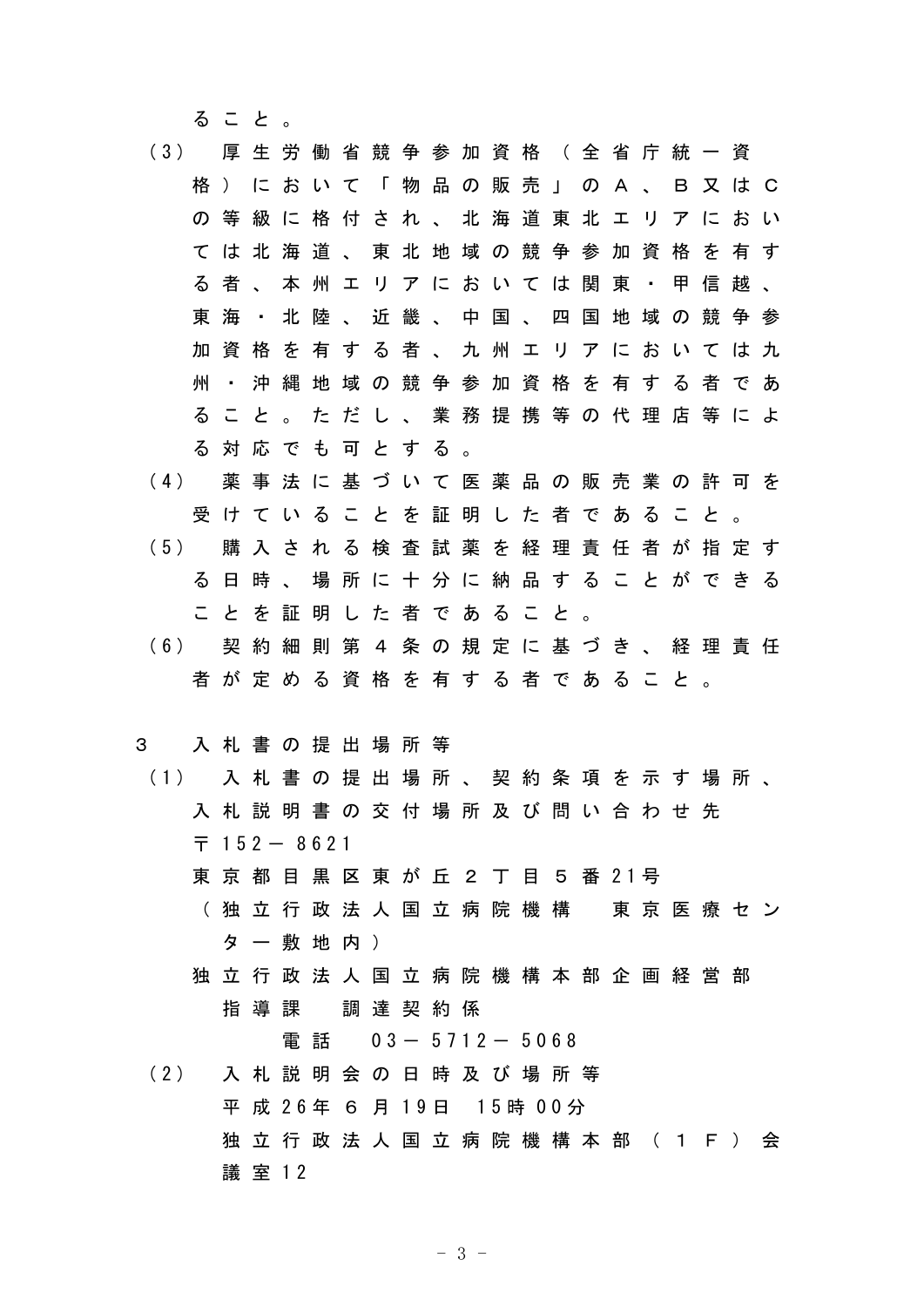| (3) |          | 競     | 争      | 参  |                                         |     |     | 加 資 格 申 請 書 の 提 出 期 限 及 び 場 所           |   |   |       |  |     |         |   |     |
|-----|----------|-------|--------|----|-----------------------------------------|-----|-----|-----------------------------------------|---|---|-------|--|-----|---------|---|-----|
|     |          | 提     | 出      | 期  | 限                                       |     |     | 平 成 26年 7 月 11日                         |   |   |       |  |     | 17時 00分 |   |     |
|     |          |       | 提 出    | 先  |                                         | 3   |     | ( 1 ) に 同 じ                             |   |   |       |  |     |         |   |     |
| (4) |          |       | 入札     |    | 書の受領                                    |     | 期   | 限                                       |   |   |       |  |     |         |   |     |
|     |          | 自     |        | 官  | 報 掲 載                                   |     | 日   |                                         |   |   |       |  |     |         |   |     |
|     |          | 至     |        | 平  |                                         |     |     | 成 26年 7 月 22日 17時 00分                   |   |   |       |  |     |         |   |     |
| (5) |          | 開     |        |    | 札の場所                                    |     |     |                                         |   |   |       |  |     |         |   |     |
|     |          | 独     |        |    |                                         |     |     | 立 行 政 法 人 国 立 病 院 機 構 本 部 ( 3 F )       |   |   |       |  |     |         |   | 会   |
|     |          |       | 議 室 31 |    |                                         |     |     |                                         |   |   |       |  |     |         |   |     |
| (6) |          | 開     |        |    | 札の日時                                    |     |     |                                         |   |   |       |  |     |         |   |     |
|     |          |       | 全工     | リア |                                         |     |     |                                         |   |   |       |  |     |         |   |     |
|     |          |       |        |    |                                         |     |     | 平 成 2 6 年 7 月 2 4 日 1 3 時 0 0 分         |   |   |       |  |     |         |   |     |
|     |          |       |        |    |                                         |     |     |                                         |   |   |       |  |     |         |   |     |
| 4   |          | そ の 他 |        |    |                                         |     |     |                                         |   |   |       |  |     |         |   |     |
| (1) |          | 契     |        |    |                                         |     |     | 約 手 続 に お い て 使 用 す る 言 語 及 び 通 貨       |   |   |       |  |     |         |   |     |
|     |          | 8     | 本      | 語  |                                         | 及び日 | 本 国 |                                         | 通 | 貨 |       |  |     |         |   |     |
| (2) |          |       | 入札     |    | 保 証 金                                   |     |     | 及び契約                                    |   |   | 保 証 金 |  | 免 除 |         |   |     |
| (3) |          |       |        |    |                                         |     |     | 入 札 者 に 要 求 さ れ る 事                     |   |   | 項     |  |     |         |   |     |
|     |          |       | この     |    |                                         |     |     | ー 般 競 争 に 参 加 を 希 望 す る 者 は 、           |   |   |       |  |     |         | 封 | -ED |
|     |          | た     |        |    |                                         |     |     | 入 札 書 に 2 (3)か ら (5)の証                  |   |   |       |  | 明   | とな      | る | も   |
|     | $\sigma$ | を     | 添      | 付  |                                         |     |     | し て 入 札 書 の 受 領 期 間 内 ま で に 提 出         |   |   |       |  |     |         |   |     |
|     |          |       |        |    |                                         |     |     | しなければならない。                              |   |   |       |  |     |         |   |     |
|     |          |       |        |    |                                         |     |     | な お 、 入 札 者 は 、 開 札 日 の 前 日 ま で の 間 に   |   |   |       |  |     |         |   |     |
|     |          |       |        |    |                                         |     |     | お い て 、 経 理 責 任 者 か ら 上 記 証 明 と な る も の |   |   |       |  |     |         |   |     |
|     |          |       |        |    |                                         |     |     | に つ い て 説 明 を 求 め ら れ た 場 合 は そ れ に 応 じ |   |   |       |  |     |         |   |     |
|     |          |       |        |    | なければならない。                               |     |     |                                         |   |   |       |  |     |         |   |     |
| (4) |          |       |        |    | 入札の無効                                   |     |     |                                         |   |   |       |  |     |         |   |     |
|     |          |       |        |    |                                         |     |     | 本 公 告 に 示 し た 競 争 参 加 資 格 の な い 者 の 提   |   |   |       |  |     |         |   |     |
|     |          |       |        |    | 出 し た 入 札 書 、 入 札 者 に 求 め ら れ る 義 務 を 履 |     |     |                                         |   |   |       |  |     |         |   |     |

- る 。
- (5) 契約書作成の要否 要
- ( 6 ) 落 札 者 の 決 定 方 法

行 し な か っ た 者 の 提 出 し た 入 札 書 は 無 効 と す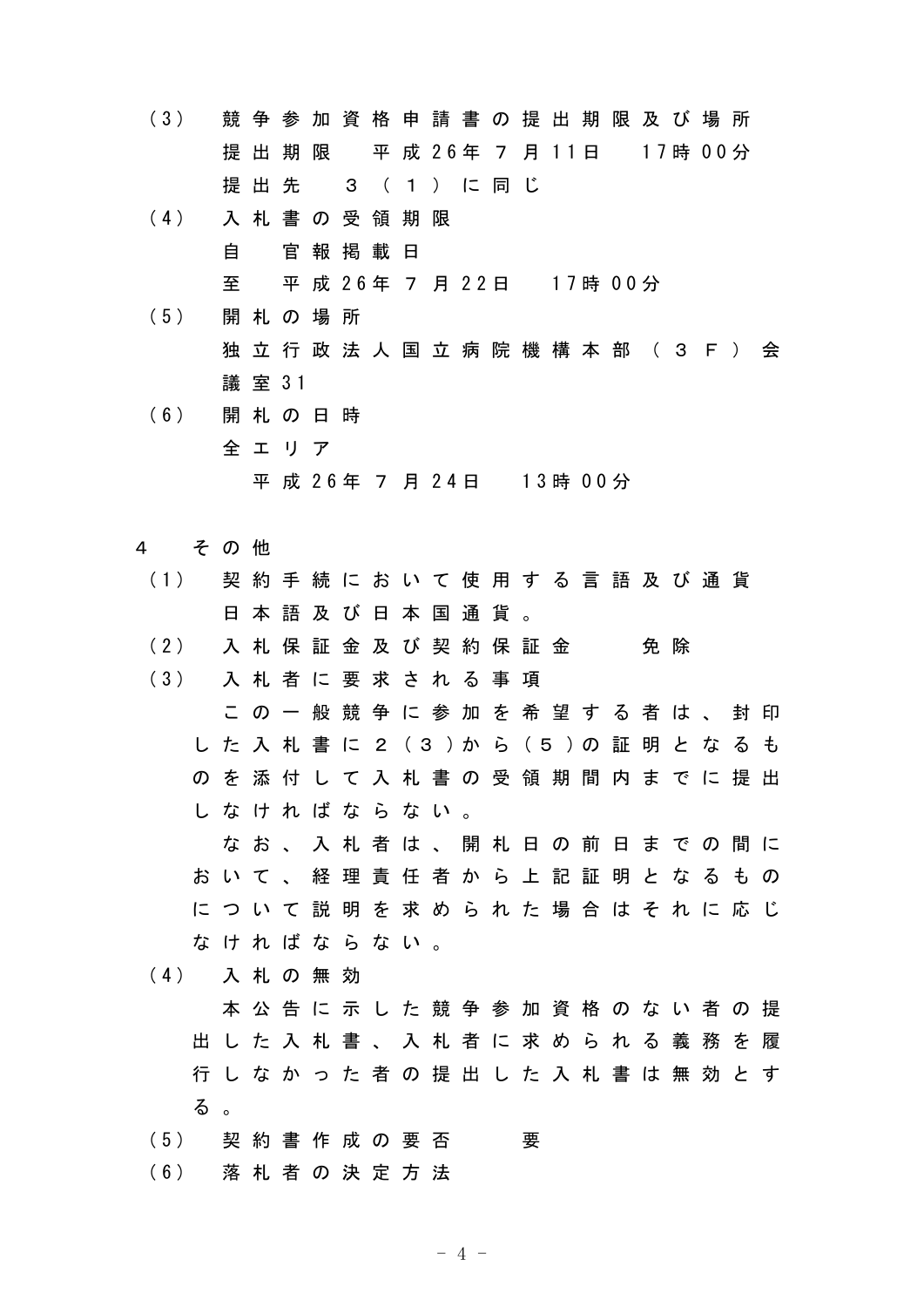契 約 細 則 第 2 1 条 の 規 定 に 基 づ い て 作 成 さ れ た 予 定 価 格 の 制 限 の 範 囲 内 で 最 低 の 価 格 を も っ て 有 効 な 入 札 を 行 っ た 入 札 者 を 落 札 者 と す る 。

た だ し 、 迅 速 診 断 キ ッ ト 群 に つ い て は 、 予 定 価 格 ( 総 価 ) の 制 限 の 範 囲 内 で 最 低 の 価 格 を も っ て 有 効 な 入 札 を 行 っ た 入 札 者 の う ち 、 当 該 迅 速 診 断 キ ッ ト 群 ご と の 入 札 額 ( 総 価 ) を 予 定 使 用 回 数 の 合 計 で 除 し て 算 出 し た 額 が 最 も 安 価 と な る 入 札 者 を 落 札 者 と す る 。

( 7 ) 詳 細 は 入 札 説 明 書 に よ る 。

- 5 S u m m a r y
	- (1) Official in charge of disbursement of the procuring entity: Takeshi Yanagisawa, Direc-tor, General Affairs Department, National Hospital Organization Headquart e r s
	- (2) Classification of the products to be p r o c u r e d : 4
	- $(3)$  Nature and quantity of the products to be purchased: Medical Reagent, Hokkai do To ho ku ar e a 684 items, Honshu ar e a 3, 333 items, Kyushu area 1, 434 items.
	- (4) Delivery period: From October 1, 2014 to September 30, 2 0 1 5
	- (5) Delivery place: National Hospital Organization Hokkaido Medical Center and o thers 119 hospitals
	- (6) Qualification for participating in the tendering procedures: Suppliers eligib $l$  e for participating in the proposed te-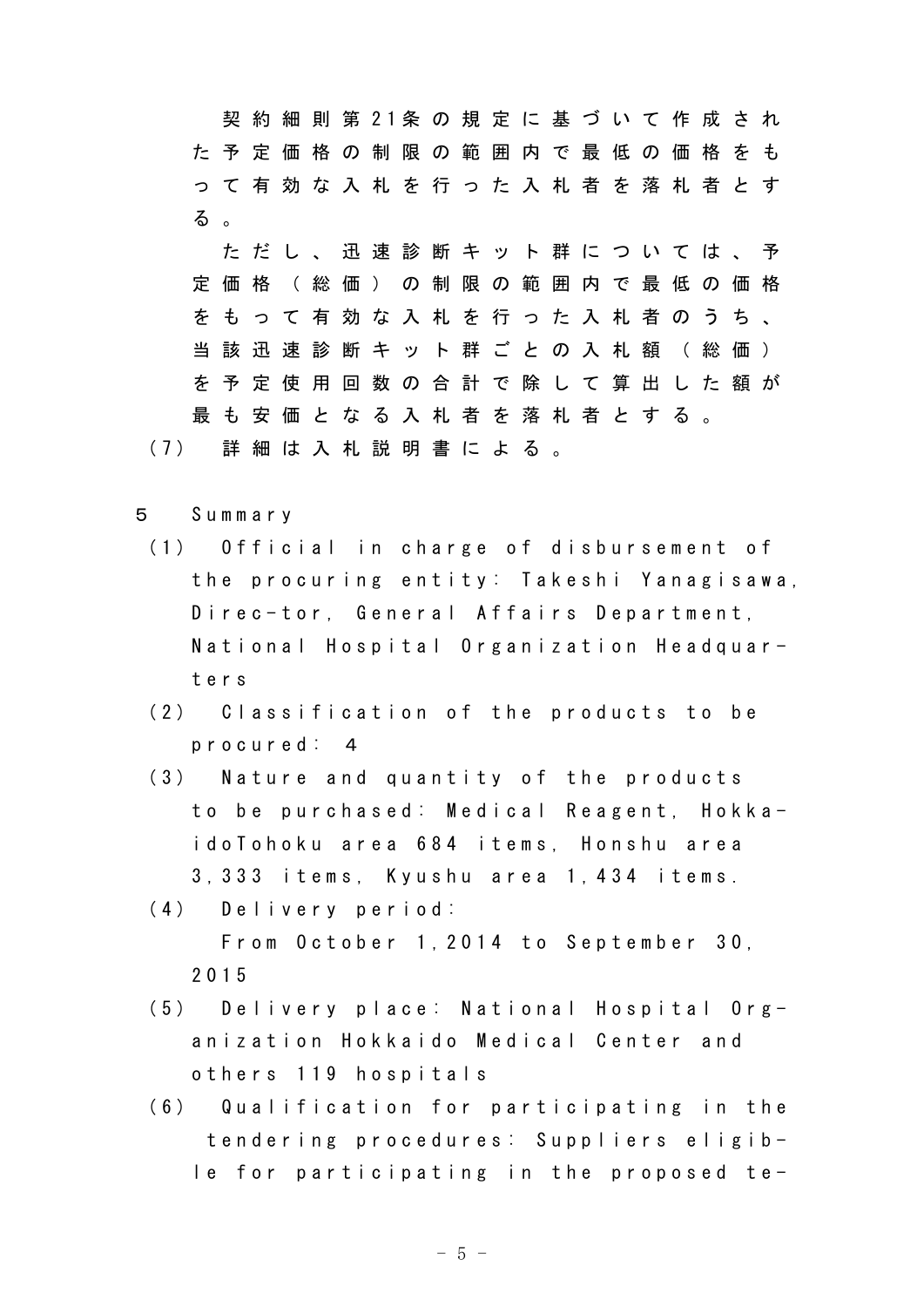nder are those who shall:

- $\circ$  not come under Article 5 of the Regulation concerning Contract for National Hospital Organization (NHO). Furthermore, minors. Person under Conservatorship or Person under Assistance that obtained the consent necessary for concluding a contract may be applicable under cases of special reasons within the said claus e ;
- $\overline{2}$  not come under Article 6 of the Regulation concerning Contract for NHO;
- 3 have Grade A, B or C in "Sales of products" for participating in tendersby Ministry of Health, Labour and Welfare (Single qualification for every ministry and agency) in the corresponding area;
- $\overline{a}$  prove to have obtained license for selling drugs in accordance with the Pharma c e u t i c a l A f f a i r s L a w ;
- $\circ$  prove that they can deliver the Medical Reagent on the date and to the place specified by the Obligating Officer;
- **(6)** meet the qualification requirements which the Obligating Officer may specify in accordance with Article 4 of the Reg u l a t i o n ;
- (7) Time-limit for tender: From May 30, 2014 to 17:00 P.M. July 22 , 2 0 1 4
- (8) Contact point for the notice: Guidance Division, National Hospotal Organization Headquarters, 2-5-21 Higashigaoka Me-